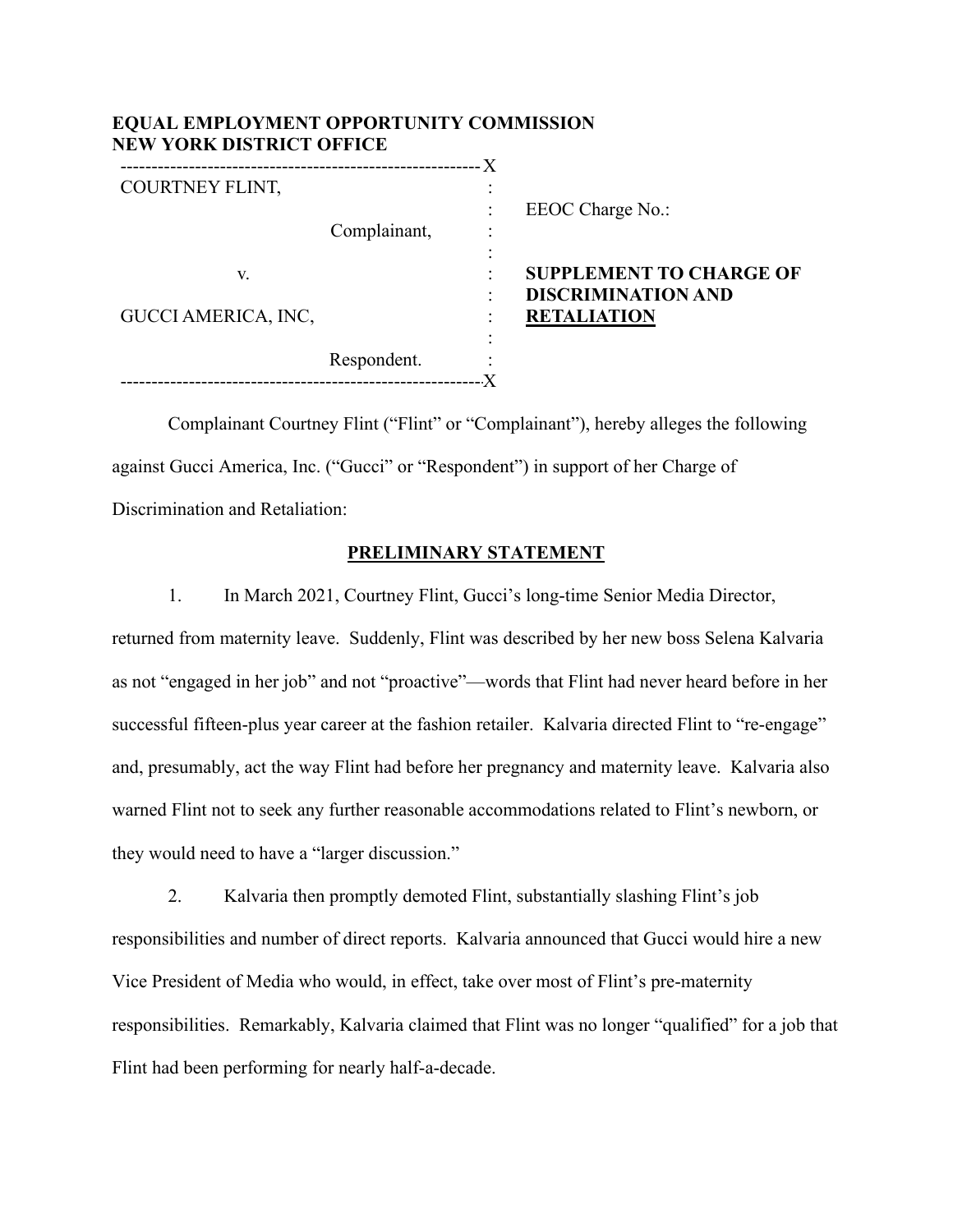3. Flint complained to Kalvaria who did not deny her discriminatory intentions. Kalvaria instead told Flint that "things are hard very hard" for "working moms" who "have a lot of added burdens," and claimed that she (Kalvaria) had been "very empathetic to [Flint's] situation."

4. Flint also complained to Gucci's Human Resources Department ("HR"), who promptly encouraged Flint to quit. According to an HR representative, Flint was an "at will employee" and, therefore, "free to leave." The HR representative also reminded Flint of the "Great Resignation," the need for "change," and assumed that Flint, a working mother, was perhaps "not up to change."

5. Through its actions, Gucci discriminated and retaliated against Flint in violation of Title VII of the Civil Rights Act of [1](#page-1-0)964, as amended, 42 U.S.C. § 2000e et seq.<sup>1</sup>

### **PARTIES**

6. Complainant Flint is the Senior Media Director at Gucci America, Inc. At all relevant times, Flint was an "employee" and/or "eligible employee" under Title VII.

7. Respondent Gucci is a New York business corporation with its principal place of business located at 195 Broadway, New York, New York 10007, and is duly organized and existing under and by virtue of the laws of the State of New York. At all relevant times, Gucci America, Inc. was an "employer" and/or "covered employer" under Title VII.

<span id="page-1-0"></span><sup>1</sup> Gucci also violated the Family and Medical Leave Act, 29 U.S.C. §§ 2601 *et seq*. ("FMLA"); the New York State Human Rights Law, Executive Law § 290 *et seq.* ("NYSHRL" or the "Executive Law"); and the Administrative Code of the City of New York § 8-107 *et seq*. ("NYCHRL" or the "City Law"). Flint reserves all rights to brings claims against Gucci and Kalvaria individually under these statutes, which are not administered by the EEOC.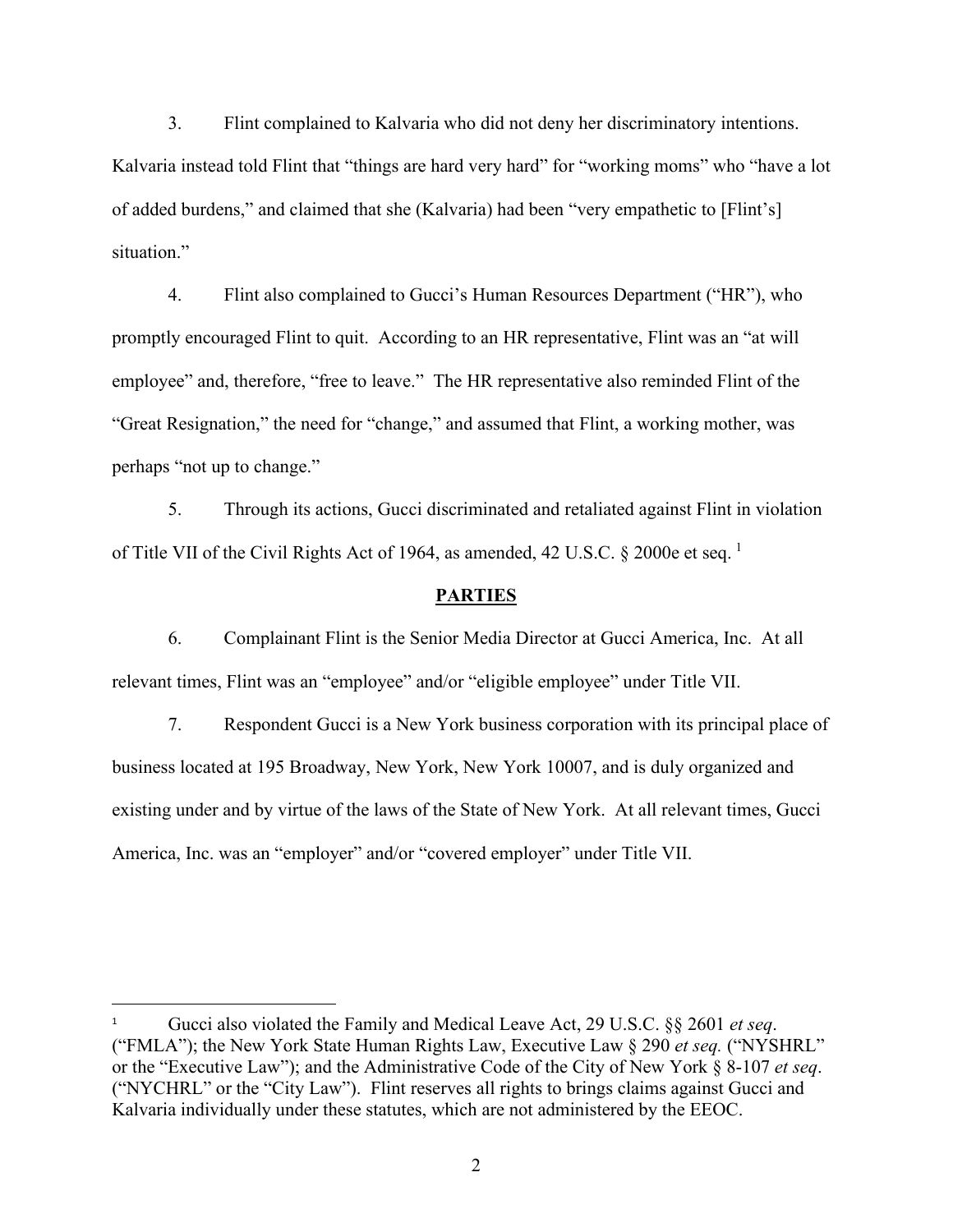### **FACTS**

### **I. BACKGROUND**

8. Flint is an accomplished media and advertising professional. Early in her career, she worked in the media and advertising departments at Guess Inc. and New York Magazine.

9. In 2005, Flint joined Gucci as a Local Media Planner. She excelled in her role and earned numerous promotions, including in 2017, when she became Senior Media Director of Brand Engagement.

10. As Senior Media Director, Flint was responsible for, among other things, overseeing all traditional and digital media activities in the United States and Canada. Moreover, this promotion awarded her a merit raise and increased bonus opportunities.

# **II. FLINT GIVES BIRTH, TAKES PROTECTED MEDICAL LEAVE AND SEEKS REASONABLE ACCOMMODATIONS**

11. In November of 2020, Flint gave birth to her third child and exercised her right to take job-protected leave.

12. She returned to work in March 2021. Upon her return, Gucci greeted Flint with derogatory remarks concerning her pregnancy. For example, during one of her first meetings back from maternity leave, Susan Chokachi, Gucci's CEO, asked Flint if she "need[ed] time to build up her stamina after having [her] third child." Taken aback, Flint responded that there was "too much work to be done" in order to "build up," and she was therefore motivated to get back to work.

13. In April 2021, Chokachi again asked if Flint had "built up her stamina for work," suggesting that Flint, as a working mother, would be more tired and less productive. Flint responded that since her return she had been fully committed and felt that her stamina had been even greater than before her most recent pregnancy.

3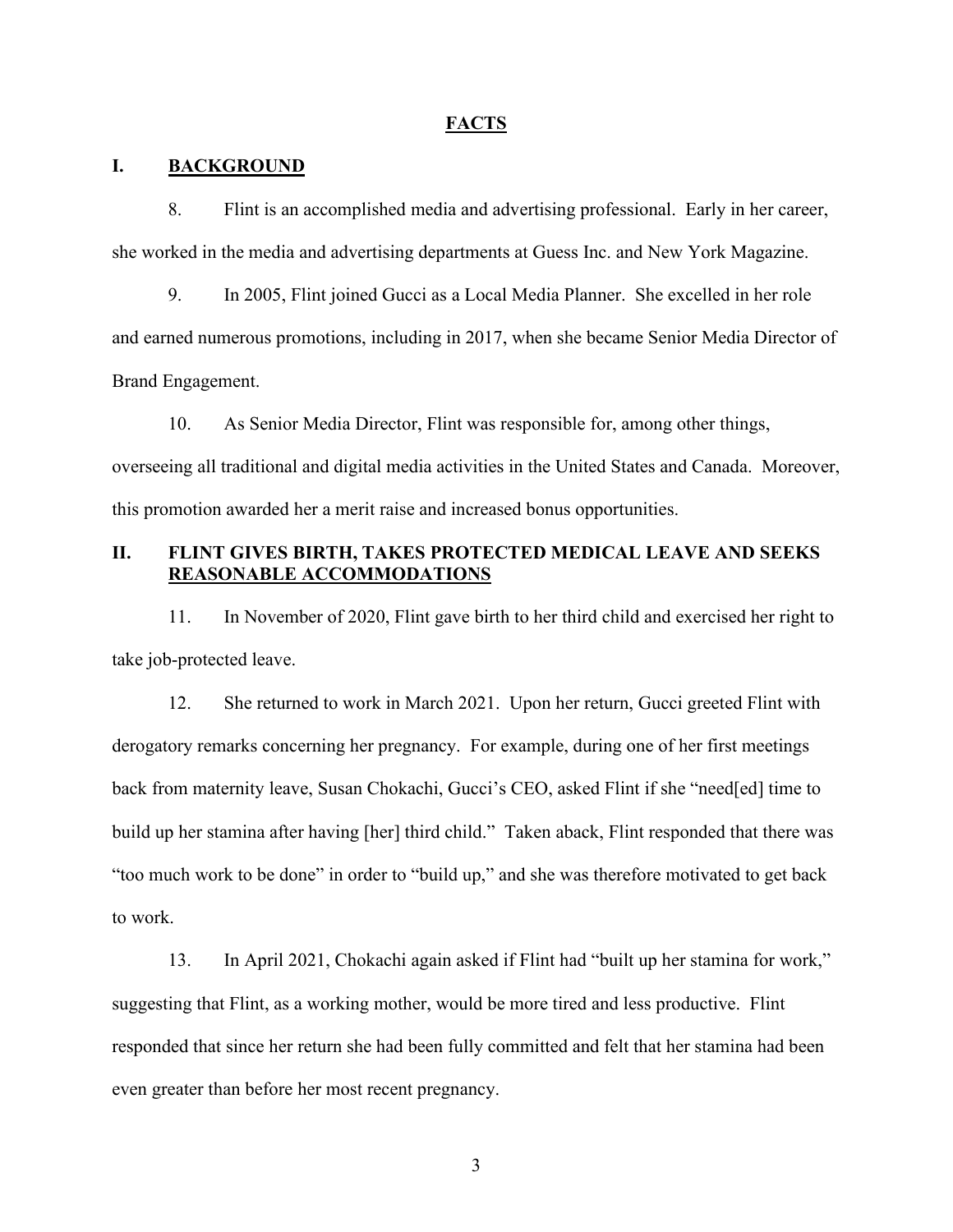14. In fact, Flint did not need additional "stamina." Rather, all she needed was a reasonable accommodation related to childbirth: that she be permitted to work from home five days per week, as well as flexible hours, until she could arrange for appropriate childcare for her newborn.

15. These accommodations, which were extended briefly in early August 2021, permitted Flint to perform the essential functions of her job remotely.

16. Indeed, Flint's requests presented little, if any, burden to Gucci because, at the time, all of Flint's peers and colleagues worked from home approximately eighty percent of the time (four out of five days).  $2^{\circ}$  $2^{\circ}$ 

17. While Gucci granted Flint's requests (because it had to), the Company warned Flint not to seek any further accommodations.

18. In August 2021, Kalvaria, who had only begun supervising Flint a month earlier, cautioned Flint that there would be a "larger discussion" if Flint needed to extend her accommodations.

# **III. GUCCI DEMOTES FLINT**

19. On September 30, 2021, as part of Flint's performance review, Kalvaria asked whether Flint was "engaged in her job." According to Kalvaria, "things are very hard" for "working moms" like Flint who "have a lot of added burdens." Flint was stunned by Kalvaria's comments.

20. Flint was forced to defend against Kalvaria's discriminatory attitude that Flint, as a working mother, was somehow less committed to her job, explaining that she had been

<span id="page-3-0"></span>Gucci corporate employees worked from home full time since 2020 because of the pandemic. In May 2021, Gucci corporate employees returned to the office only one day per week.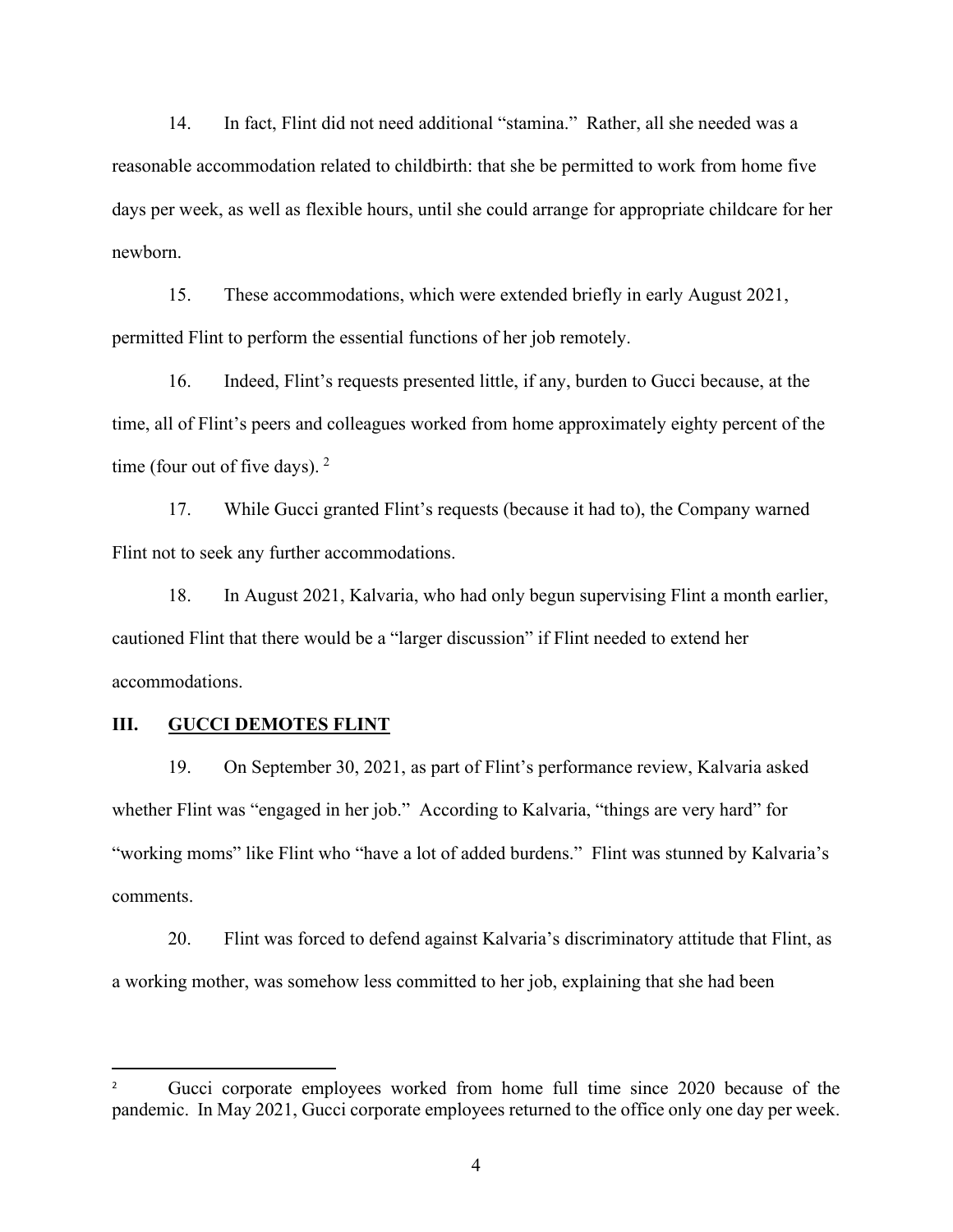working tirelessly to help transition Kalvaria into her new role while continuing to perform her existing job responsibilities.

21. On or about October 4, 2021, Kalvaria released Flint's annual review, where she continued to falsely describe Flint in sexist terms, such as "not completely engage[d]" and not "proactive." Kalvaria also wrote that she wanted Flint to "re-engage," referring to Flint's purported pre-pregnancy work.

22. Flint attempted to respond in writing to Kalvaria's inaccurate and discriminatory review but could not. HR "closed" the review before Flint could submit her comments.

23. A few days later, on October 6, 2021, Kalvaria demoted Flint.

24. As part of a purported "reorganization," Kalvaria told Flint that she had decided to hire a new Vice President ("VP"), Media, who would take over the responsibilities Flint had been successfully performing since 2016. Moving forward, Flint would only be responsible for "Awareness," approximately twenty-five percent of her former role.

25. Flint protested that the VP position was "essentially the job [she] had been doing for the last five years with stellar results." Kalvaria claimed that Flint was not "qualified" because Flint did not have "performance media experience." In fact, the Company experienced exponential growth while Flint was responsible for this very task.

26. During this meeting, Flint also complained about discrimination. She protested to Kalvaria that she was being treated differently because she had children and requested accommodations; that, as a result, she was wrongly perceived as not being "invested" in her role; and that Kalvaria intentionally wrote the review to justify demoting Flint.

27. Kalvaria did not specifically deny Flint's allegations. Rather, Kalvaria claimed that she had "been very empathetic to [Flint's] situation" and ended the discussion.

5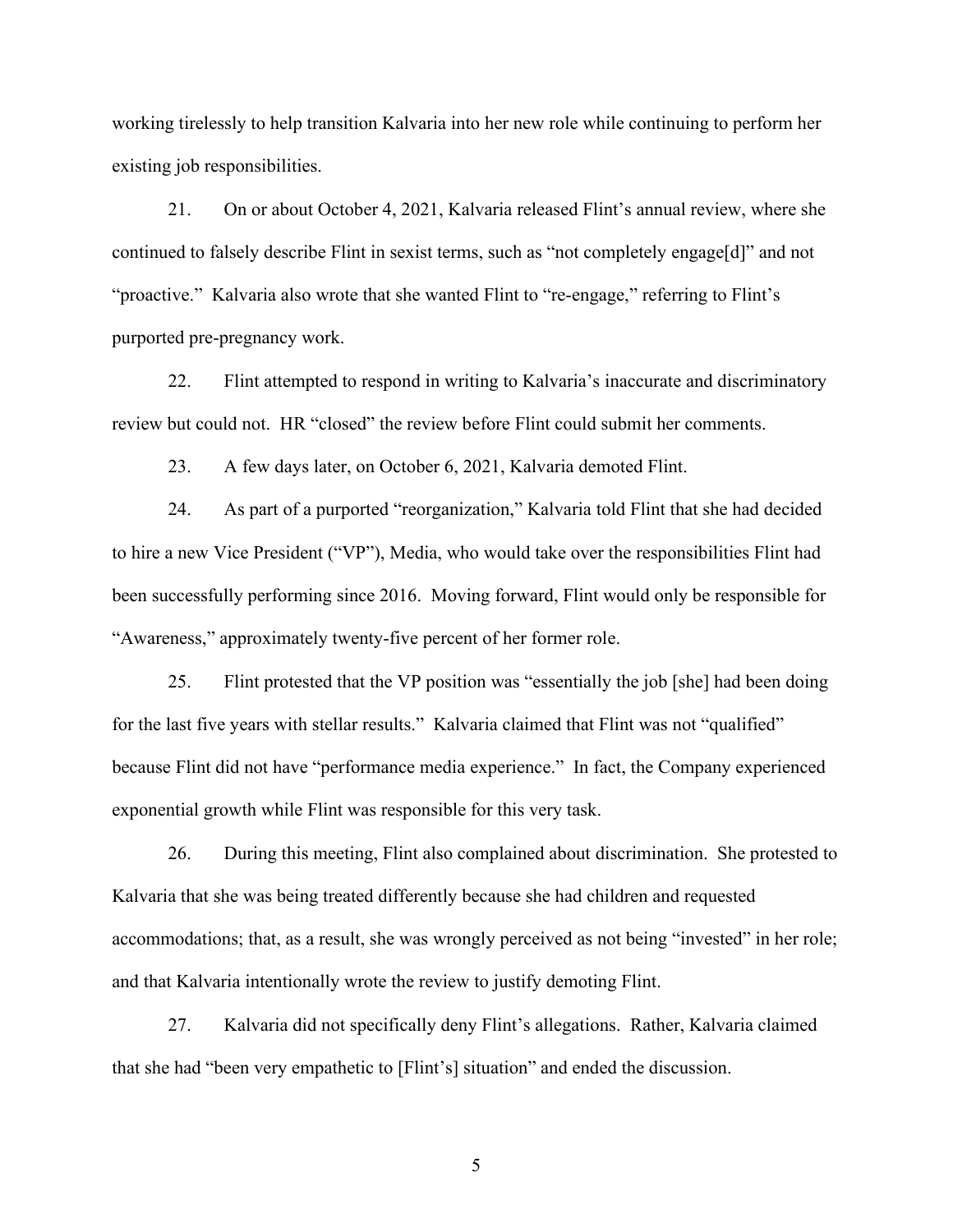## **IV. GUCCI'S "INVESTIGATION"**

28. On October 7, 2021, Flint met with HR representative Lucinda Rosso to, once again, protest the unlawful treatment.

29. Among other things, Flint told Rosso that her responsibilities had been slashed, and that she had been denied the VP position (which she had been performing for more than five years) because she had three kids, a new baby at home, took maternity leave and requested accommodations.

30. Rosso attempted to persuade Flint to quit rather than pursue her allegations.

31. Rosso described Flint's allegations as "really serious" and demanded to know who Flint was accusing of discrimination. Flint identified Kalvaria, who was the decision maker and had sent Flint a clear message that she was no longer wanted at the Company.

32. According to Rosso, however, Flint was an "at will employee" and, therefore, "free to leave." In an obvious effort to convince Flint to quit, Rosso spoke about the "Great Resignation," the need for "change," and described how she (Rosso) had left her prior position at Armani amid corporate changes. Rosso speculated that perhaps Flint was "not up to change." Rosso also reminded Flint that, as an at will employee, Gucci was "free to fire" Flint.

33. Flint persisted in pursuing her rights. On November 19, 2021, Flint asked Rosso to give her an update on the Company's "investigation," which had been languishing for more than a month.

34. Rosso explained that, while the investigation was "wrapping up" and thus not yet complete, the Company was nevertheless likely to conclude that there was "no evidence" to substantiate Flint's claims of discrimination.

6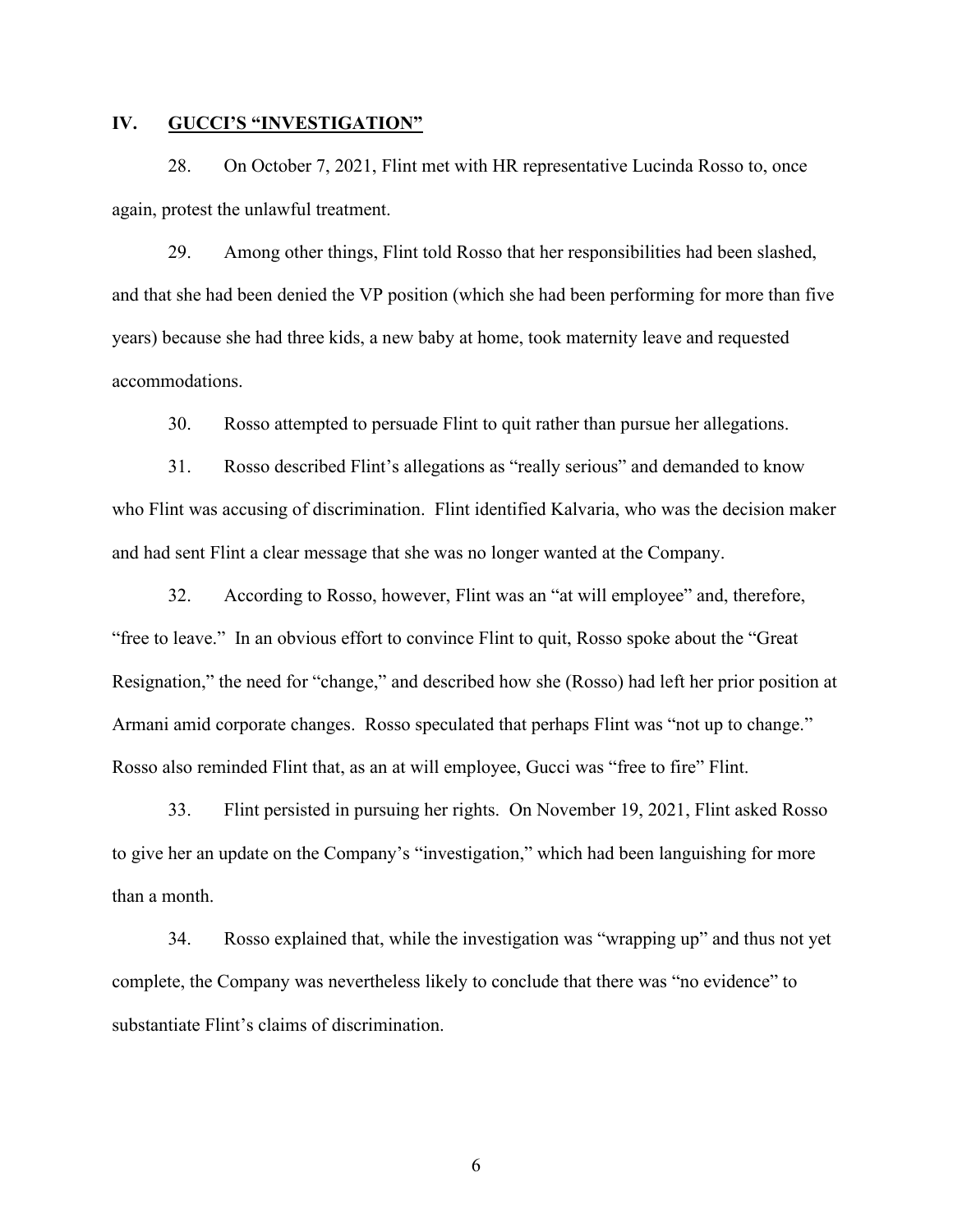35. Flint reminded Rosso that she led a woefully understaffed media team for five years with stellar results, yet no one at the Company could explain why she was not being considered for the VP position but instead had been "shoved down."

36. On December 1, 2021, Flint spoke to Jessica Buquicchio, Gucci's "investigator."

37. Predictably, Buquicchio found no evidence of discrimination. Buquicchio refused, however, to share with Flint any specifics concerning her investigation or her conclusions.

38. On December 8, 2021, Gucci posted the VP position, which included Flint's former job responsibilities but, upon information and belief, at a higher title and pay.

39. On December 10, 2021, Flint formally applied for the position. Gucci immediately rejected Flint's application. According to Rosso, Flint did "not possess the experience and qualifications" for a job that Flint had been performing exceptionally for the last five years.

40. In a transparent attempt to hide its unlawful conduct, Gucci subsequently offered to "interview" Flint for a position that it has already decided not to give her.

### **CONCLUSION**

41. Flint respectfully requests the Equal Employment Opportunity Commission investigate and find that Gucci discriminated and retaliated against her.<sup>[3](#page-6-0)</sup>

<span id="page-6-0"></span><sup>&</sup>lt;sup>3</sup> Discrimination against working mothers appears to be part of the Gucci's corporate culture. In July 2010, Gucci fired a woman who had recently announced her pregnancy. Crisses v. Gucci America, Inc., No. 10 Civ. 8393 (GBD), 2012 WL 3834634, at \*3 (S.D.N.Y. Aug. 21, 2012). It also demoted "another pregnant employee."  $\underline{Id}$ . A top Gucci executive at the time exclaimed, "Wow, all these pregnant girls, what are we going to do with all of them?" Id. As here, Gucci tried to explain away these unlawful actions as the result of a "company-wide restructuring" and attempted – unsuccessfully – to have the matter thrown out of court. Id. at \*5- 6. The Court, however, found sufficient "evidence" for a jury to "conclude that [the pregnant